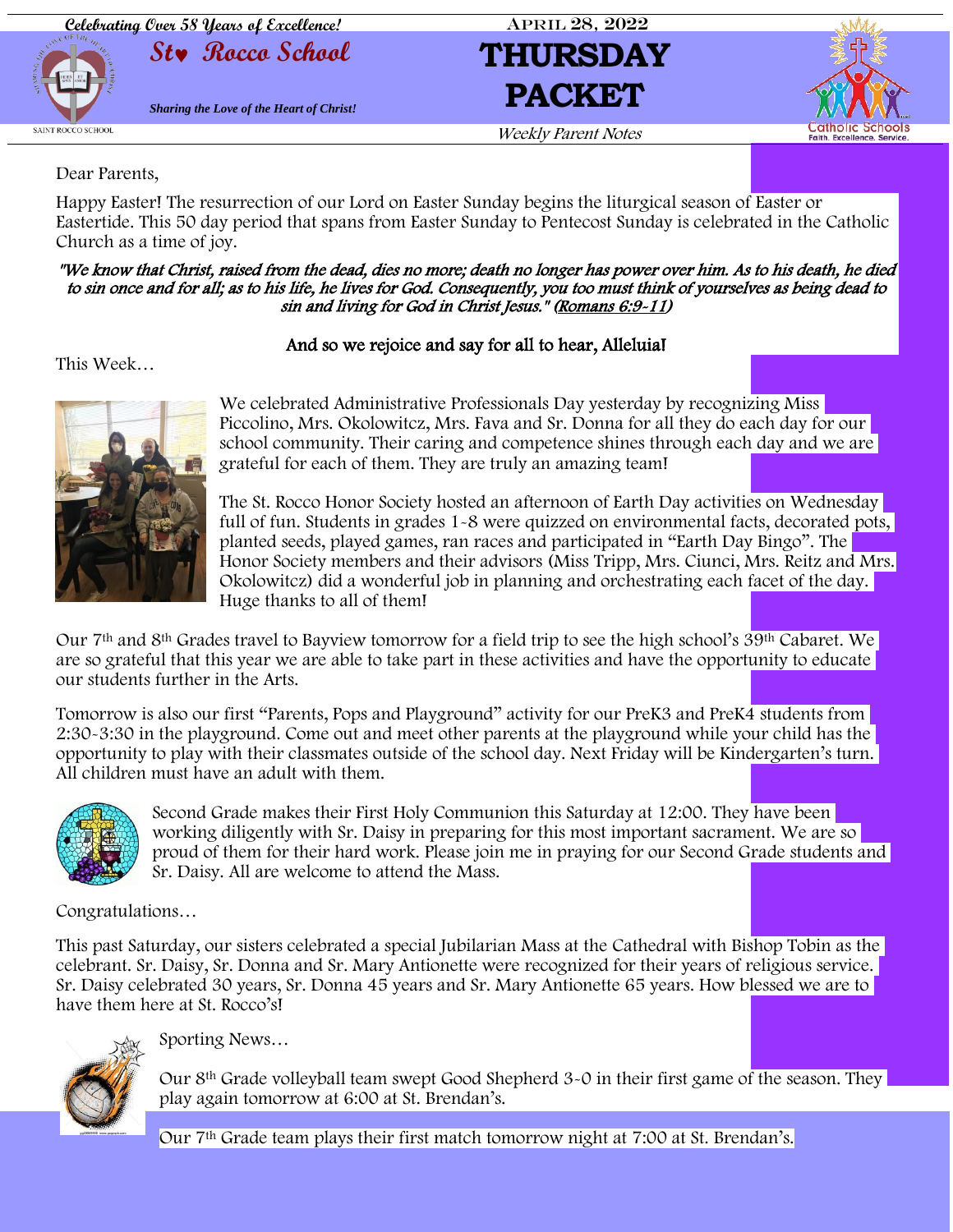

Our Middle School soccer team played amazing in their first game against St. Joseph School, but lost in a very tight game 3-2. They play again today at 6:00 (Mercymount) and tomorrow at 6:30 (St. Luke). Both games are at home.

Our 4th and 5th Grade soccer team kicks off their season tonight in an away match against St. Kevin's at Bishop Hendricken. They will play their first home match tomorrow at 5:00 against Monsignor Clarke.

Please come out and support our teams.

Coming up…

Our PreK3, PreK4 and Kindergarten Spring concert is this Wednesday at 9:00 in the church. We are looking forward to seeing our Early Childhood students have this opportunity to shine. All are welcome.

Next week is Teacher Appreciation Week. Please join me in celebrating the amazing faculty we have here at St. Rocco's. We are blessed to have teachers who are so truly dedicated to the students. They are caring, compassionate, Christian role models for all of the students.

Wishing everyone a blessed week in this joyous Easter season.

Respectfully,

Regina M. Hand

# COMMUNITY OUTREACH PROGRAMS

In keeping with our school mission, on Friday, April 8<sup>th</sup>, we had a Pop-up Dress Down Day for Foster Forward. Here is a note that we received and would like to share with you all.



*Dear Ms. Hand,*

*Kate and the agencies staff at Foster Forward was so thankful for the role the school community took to raise funds to make Wellness Bags for the children in state care. This will be a comforting tool during a time that is confusing while displaced. She was so taken back by the amount that was raised too! Here are some pictures of the check receiving and the Wellness Bags. Wellness Bags have 7 therapeutic items in each bag. Thank you* 

*again for allowing us to educate and give back to this vulnerable population.*

*Can't wait for next year!*

*Sincerely Grateful, The Marcello Family*





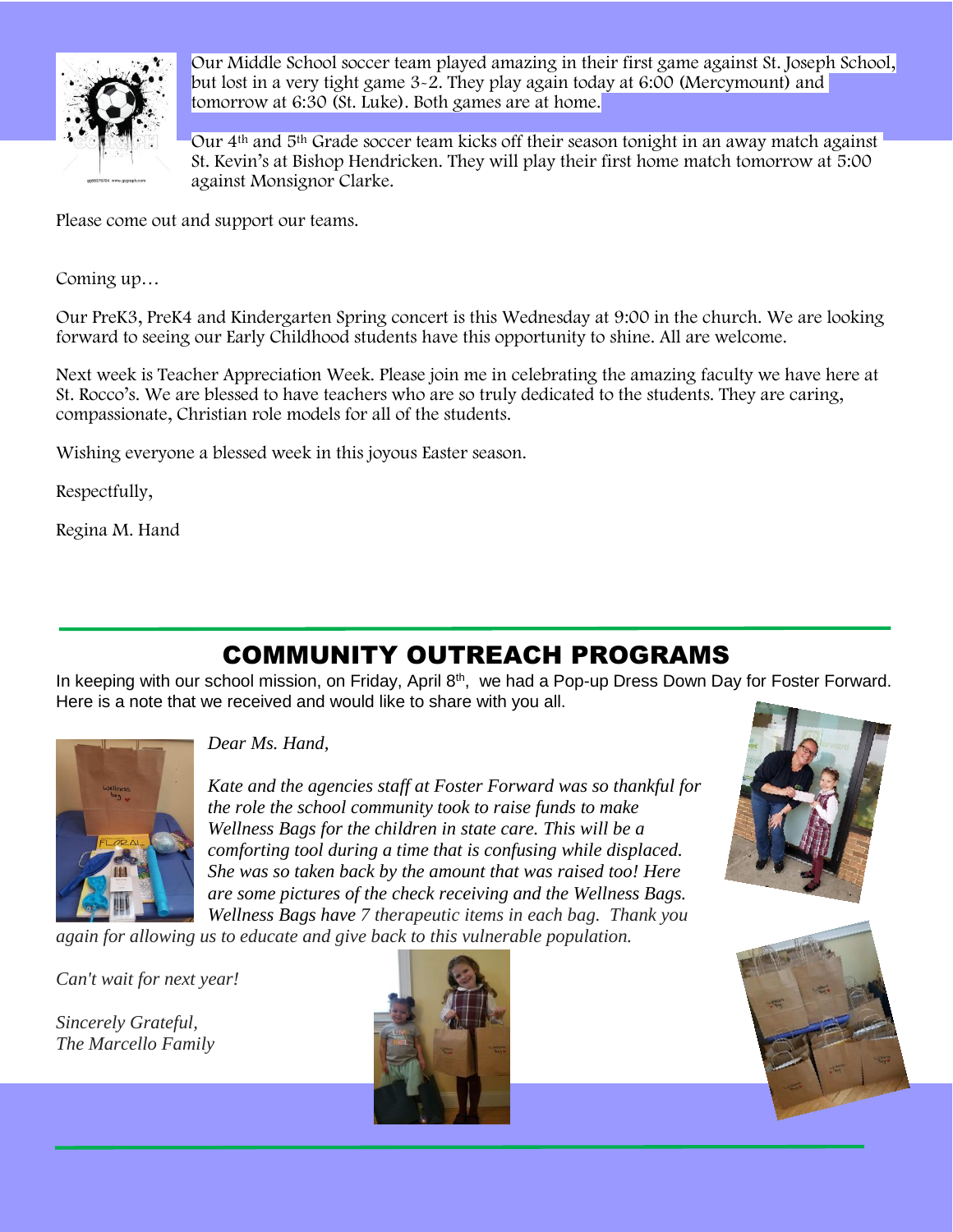# Earth Day Dress and Activities



Yesterday, the students had an exciting afternoon participating in the Earth Day Activities planned by the St. Rocco School Honor Society.

The students in grades 1-5 had the opportunity to decorate pots, plant seeds while learning facts about our Earth and recycling. Afterwards they played games outdoors partnered with their Faith

Buddies under the direction of the SRSHS students and their advisors. The students in Grades 6-8 played Earth BINGO and also learned facts and information pertaining to Earth Day. What a great job the students did in planning a wonderful activity.





# Important Information

St. Rocco School is accepting applications for the 2022-2023 school year. Please encourage family and friends to visit our school. "Word of mouth" is the best way to spread the good news about us. Don't forget about our REFERRAL PROGRAM! Please check the website for details. For more than 58 years, St. Rocco has had the distinction and reputation of educating the whole child; spiritually, educationally and socially. We are proud of our accomplishments and we continue to strive to greatness for our students!

FACTS Tuition Assistance Applications – FACTS tuition aid applications for the **EACTS** 2022-2023 school year are ongoing. You can apply by going on to the FACTS management website. Diocesan tuition assistance funds cannot be placed for a student if the family's FACTS application has not been completed. Families must complete a FACTS tuition application every year. The deadline for completing the application to be considered for tuition assistance for the 2022-23 school year was **April 15th.** The Finance Committee will be contacting families soon on any Tuition Assistance.

# A Special Thank You

Sr. Donna, Mrs. Okolowitcz, Miss. Piccolino and Mrs. Fava would like to thank the entire school community for making them feel special on Administrative Assistant Day. They enjoyed hearing all the nice things that the students had expressed about them. They appreciated all the cards the students had made and the gifts they received.

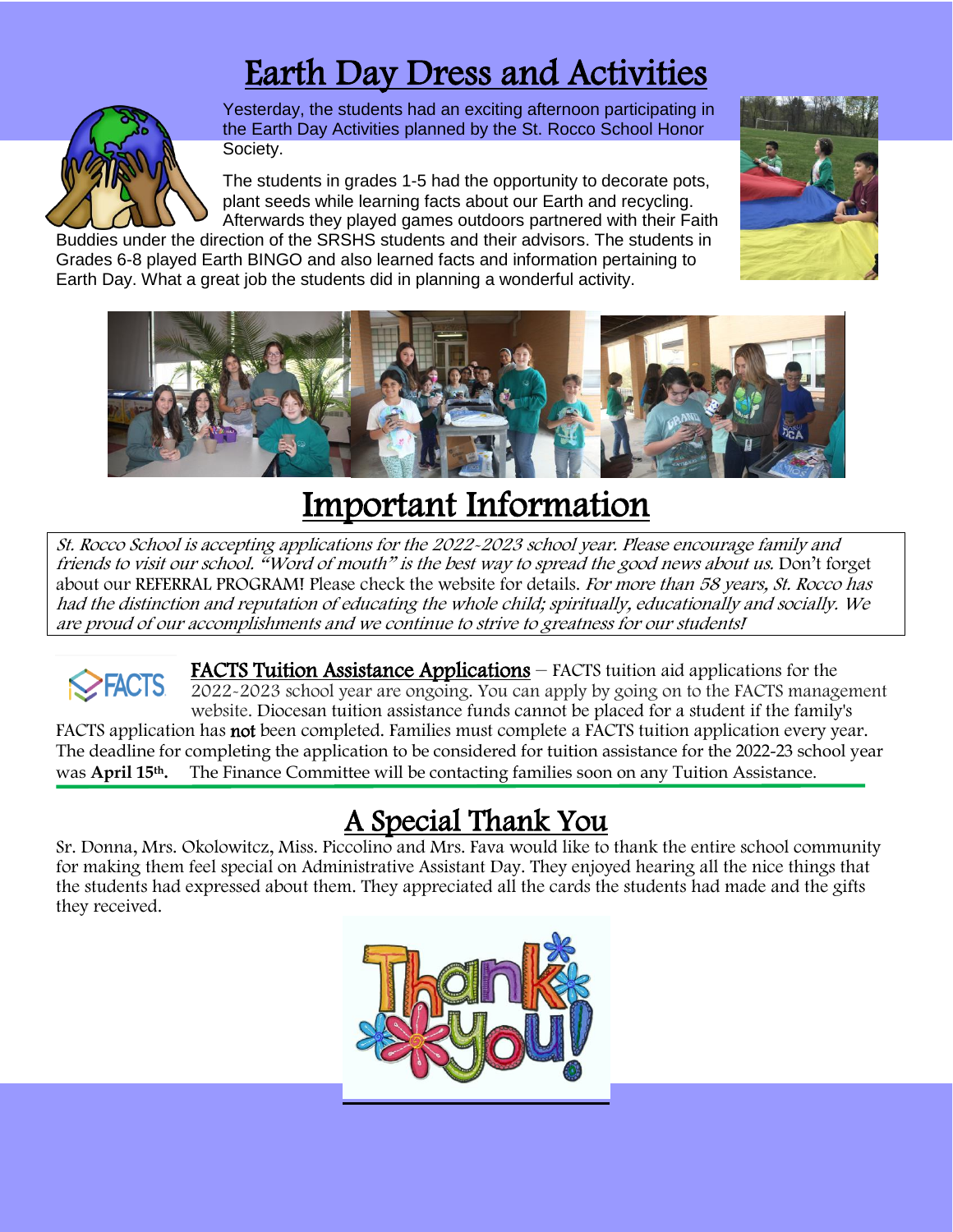# Honor Roll

### Second Trimester Honor Roll

## Congratulations to the following students in Grades 6-8:

High Honors with Distinction  $\sim$  Student must have achieved a cumulative average of 95 or above in their academic subjects with a grade of at least an 85 and a grade of at least 80 in each of the special subjects. Grade 8: Onna McCarty Grade 7: Kate Gorgievski & Brianna Moosey

Grade 6: Michael Ramos



 $High Honors \sim Student must have achieved a cumulative$ average of 90-94 in their academic subjects with a grade of at least an 85 and a grade of at least 80 in each of the special subjects. Grade 8: Juliana Caparco & Isabella Senno Grade 7: Alexander Diaz Negron & Adrian Perez Grade 6: Adrianna Insana & Nicholas Scotti

Honors  $\sim$  Student must have achieved a cumulative average of 85-89 in their academic subjects with a grade of at least an 85 and a grade of at least 80 in each of the special subjects.

Grade 8: Samantha Ciliberto & Henry De La Zerda

Grade 7: Jolie Caparco, Sophia Caparco Miranda Hutchinson

Grade 6: Arielle Ainabe, Matthew Beauregard, Scott Creighton, Leilani Delgado & Alessandro Fava

## Congratulations to the following students in Grades 4 & 5:



Certificates of Achievement  $\sim$  Students must have achieved a cumulative average of 85-100 in their academic subjects with a grade of at least an 85 in the major subjects and a grade of at least 80 in each of the special subjects.

Grade 5: Joseph Broccoli Jr., Landyn Chester, Samaira Dhamija, Flynn Merlino, Christian Perez & Rosella Ritacco

Grade 4: Abigail Berube, Mia Gorgievski, Savannah Horton, Mikaela Mercier, Malakai Moan, Angelica Price, Emily Ramos, Sophia Sciamacco & Beckett Zheng

### $YEARBOOK ORDERS \sim Yearbook$  is in publication!!! ~ LIMITED AMOUNT LEFT



Please be sure to order a yearbook that captures the amazing memories of your child's school year! However, you NEED TO PURCHASE through the School Office. Online orders are not accepted any longer. The only option available is the soft cover  $\sim$  \$32.00. (REMINDER to GRADE 8 Parents: DO NOT ORDER  $\sim$  the payment for a personalized yearbook was included in your child's graduation dues.)

# **Statewide Transportation**



The Statewide Transportation System is opened to receive student transportation requests for the upcoming **2022- 23** school year. To ensure a bus stop for the first day of school next year, both current and new riders must register by July 31. 2022. This is the **[link](https://r20.rs6.net/tn.jsp?f=001Bh3k1aALkuXPF0fjEwjz_-AJ0e-sKwpTjDjl9_i7wPQPSOpP2cRi5ZrWXHrD8_U5iEuWvhp8F9qnkQFoCRAX1yYZEpOGoLjVwr14mcgC2a93PlM6RhDZopfIi1oPfxqCDTfWRmz9WqhiZhjdRV7iqNKOs6vcopF8v9uoTFLi_bs9dBdhODBbnEjhamWlK7dMqZh8FpDhoh8JHVaYUvjkjPDfwnTkSmwwJHus76b9nyzfeOa0nFF_QiQ9OPoHZVoh4TUPyJI3U3e0cAw7EdzetKmmrVma_K83nlUlzBekMqZudf6pZp6JJ_CSDiBnokTJuxiGIzoBI4eGpvv_pEubrDgPY9Oez6C7hlqhoz8zI_g=&c=2VunItJxJbihE7M_KQ80ZRwUIDQaEZoErfr1m66OX8N-6O_BP3hgFA==&ch=f4N9rhkuY5rMx9bDqo_rhn63Ky3H3Pp8W04ETkv1hB4DMPR0joyFwA==)** for parents/guardians. Please note: We checked with the Transportation System Office and even though they have not yet updated their website they assured us that parents completing the form currently on their website will be for the 2022-23 school year. If you have any questions call 401-304-9136 or email [transportationinfo@ride.ri.gov](mailto:transportationinfo@ride.ri.gov)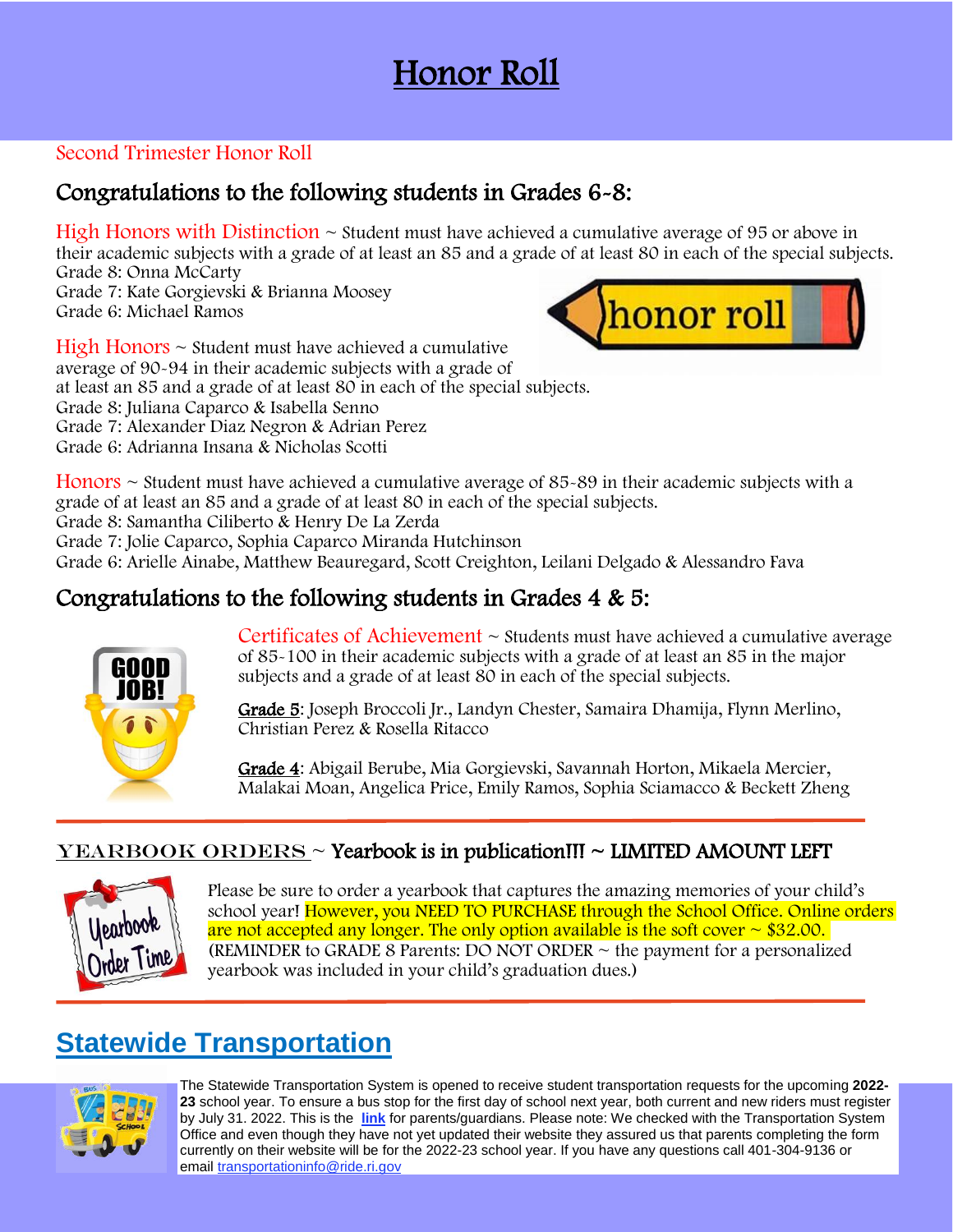# Classroom News/Special Highlight

#### **The Daughters of Our Lady of the Garden Celebrate Their 20th General Chapter**

 As many of you know, I was away for a few weeks. Was I on vacation? Not at all! Every six years our Religious Family holds an important international meeting, referred to as "The General Chapter". The purpose of this meeting is to take a close look at how we, The Daughters of Our Lady of the Garden, are living the mission entrusted to us by our Founder, St. Anthony Gianelli, and how we can meet the challenges of today's society and serve people according to the Gianellian inspiration of caring, of being neighborly, of doing good, rooted in a life consecrated to the Lord and to the service of the people God places along our path.



 I was one of the thirty-nine delegates to the General Chapter. We met in our Mother House in Rome, Italy. Very carefully we examined the way we are living our Gianellian Religious Life in the various parts of the world and pointed out areas that need improvement and the challenges our society offers us in today's world.



 The other purpose of this important meeting was to elect the leadership team for the next six years. We confirmed the same superior General and elected four new counselors: one from India, one from Italy and two from Argentina.

 The highlight of our General Chapter was the audience with Pope Francis on March 26th. He gave us a beautiful speech exhorting us to continue to do good. "Let problems and difficulties not frighten you," he said. "Go forward with trust in the Providence, always faithful to your original charism."

 The meeting ended on April 5th. By now all the delegates are back in their own communities. It is up to us now, wherever we are, to come up with an action plan to implement the recommendations and decisions taken at the General Chapter. The slogan of the chapter was, *"Attentive to the world with our hearts in God."* We humbly ask your prayers that we may truly be attentive to the needs of people and serve them with love and compassion being faithful to the inspiration of our founder.

 Special thanks go to Ms. Gina Hand, Mrs. Marcia Montecalvo, and Miss Adriana Piccolino for taking care of my classes during my absence, and also, to all those who accompanied us with their prayers during the Chapter.

*Sr. Mary Antoinette Cappelli, FMH*